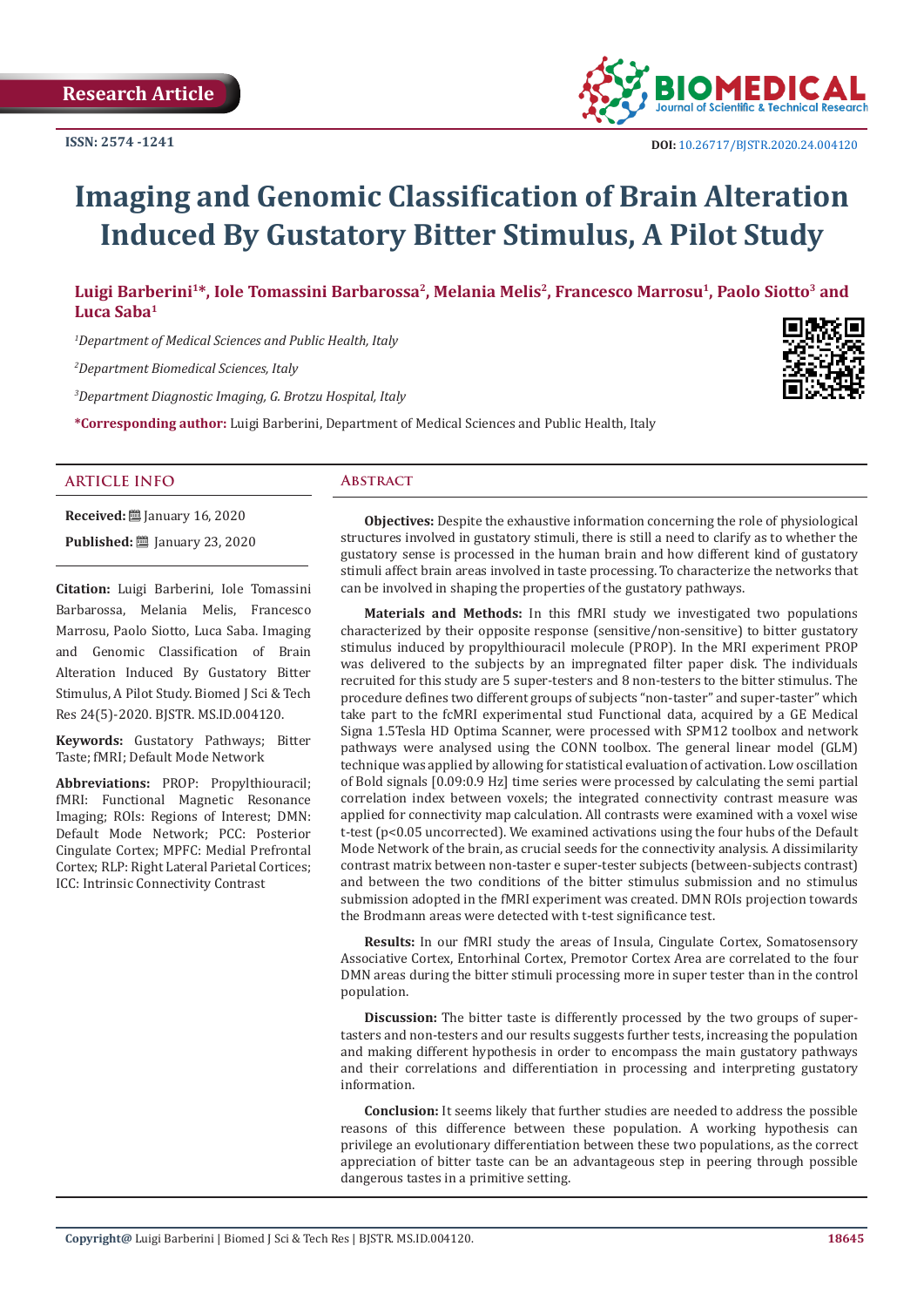# **Introduction**

Bitter taste sensitivity varies greatly among individuals, and since many bitter substances are toxic, the genetic ability to taste the bitter quality confers an important survival advantage by allowing super-taster individuals, compared to non-tasters, to recognize potentially harmful substances. The best-known example of the bitter taste variability is the genetic ability to taste the bitter thiourea compounds, such as 6-n-Propylthiouracil (PROP) [1]. PROP sensitive and non-sensitive individuals are defined as tasters and non-tasters. The term "super-taster" is used to distinguish individuals who perceive PROP as extremely bitter from those who perceive it as moderately bitter. The allelic diversity of the gene codifying for TAS2R38 receptor can explain most phenotypic differences in PROP tasting [2,3]. Several investigations have attempted to elucidate the molecular basis and the genetic and psychophysical features of this human trait. Some studies have consistently reported that PROP super-tasters have a higher density of fungiform papillae on the anterior tongue surface, suggesting that they are also anatomically distinct from the other PROP taster groups in their peripheral taste system.

Although human brain pathways involved in the complex gustatory circuitry are well known, there is still the need to elucidate how taste signals are processed in the brain and whether stimuli may influence, in the neural processing, different brain areas depending on the meaning that they have for individuals. We present data of a pilot study of Functional Magnetic Resonance Imaging (fMRI) aimed at determining if individual differences of taste perception of PROP can be represented in the brain by different activation patterns. The four major Regions of Interest (ROIs) constituting the Default Mode Network (DMN), e.g. the Posterior Cingulate Cortex (PCC), the Medial Prefrontal Cortex (MPFC), and left and Right Lateral Parietal Cortices (LLP and RLP), were examined as sources for the connectivity analysis [4]. Targets were the complete set of Broadman area.

# **Material and Methods**

# **Subjects**

13 (2 males, 11 females, mean age  $31.6 \pm 10.9$  y) caucasian non-smoker subjects were recruited according to standard procedures. They were genotyped for TAS2R38 gene according to Cossu Movement Disorder [5], Melis Laryngoscope [6], and classified for their PROP taster status according to [7] and validated in several studies [8,9]. Five subjects were classified as PROP super-tasters and had a homozygous genotype for the taster receptor variant (PAV/PAV), while the others were classified as non-tasters and had homozygous genotype for the non-taster receptor variant (AVI/ AVI).

# **Image Acquisition**

Images acquisition was performed on a GE Medical Signa 1.5Tesla HD Optima Scanner (Milwaukee, USA). Structural 3D Image sequence was acquired with the 3DFSE SAGITTAL 3D CUBE with a repetition and echo time of TR/TE 2987/97.5ms. Functional images were acquired with EPI protocol. The Sequence "Functional Connect" was created with TR/TE 2624/45 ms 64x64 FA 90 FOV=250 x250 mm; slice thickness was 5 mm with 2-mm gap. Head Brain Coil used was the 8HRBRAIN high-resolution 8-channel brain coil.

### **Experimental Protocol**

Subjects underwent one fMRI run in the scanner. During the fMRI run they were requested to stay firm with relaxed muscles and their eyes closed. For each subjects the fMRI run included a 15 min recording of the brain activity at rest followed by another 15 min recording of the activity induced by PROP bitter taste stimulation. PROP stimulation was performed by placing a filter paper disk impregnated with 50 mmol/L of the compound on the tip of the tongue. Taste stimulation induces brain activity revealed by fMRI.

#### **Data Analysis**

Data were processed with the SPM12 software for the general linear model (*GLM*)  $Y = X\beta + \varepsilon$  [10]. Following spatial-temporal adjustment of the volumes, the GLM technique allowed for statistical evaluation of activation. All contrasts were examined with a voxel wise significance level of p<0.05 (t-test) corrected for multiple comparisons across the brain volume. Minimum cluster size was settled at 20. The t-test was used to compare simultaneously differences between super-tasters and non-tasters, and rest and stimulation condition. As previously reported, BOLD signals from voxels of interest can be processed in CONN software using several indices of connectivity [11]. Connectivity measure is performed at the voxel-to-voxel level and, in order to discuss connectivity properties in connection with spatially segregated brain functions, a seed to voxel, and ROI to ROI analysis can be performed. In this experiment, brain areas of interest were spatially labelled as in Broadmann Areas (BA) in order characterize the source regions for the extraction of the time series of interest. The same areas were subsequently used as labels for targets in ROI-to-ROI, and seed to voxel analysis. Data presented in this paper focuses on the zero-lagged bivariate-correlation linear measure of functional connectivity between two sources defined as a bivariate correlation:

$$
r = (X^t \cdot X)^{1/2} \cdot b \cdot ((Y^t \cdot Y)^{-1/2})
$$

This is the Voxel-Level Functional Connectivity MRI measures derived from the Voxel-to-Voxel Connectivity Matrix r(x,y); in this project the strength of the global connectivity pattern between each voxel and the rest of the brain with the Intrinsic Connectivity Contrast (ICC) was characterized. ICC is defined as:

$$
ICC = \frac{1}{|\Omega|} \sum_{y=\Omega} r = (x, y)^2
$$

ICC represents the average  $r^2$  connectivity of a given voxel i and all the other voxels, and the power map calculated provides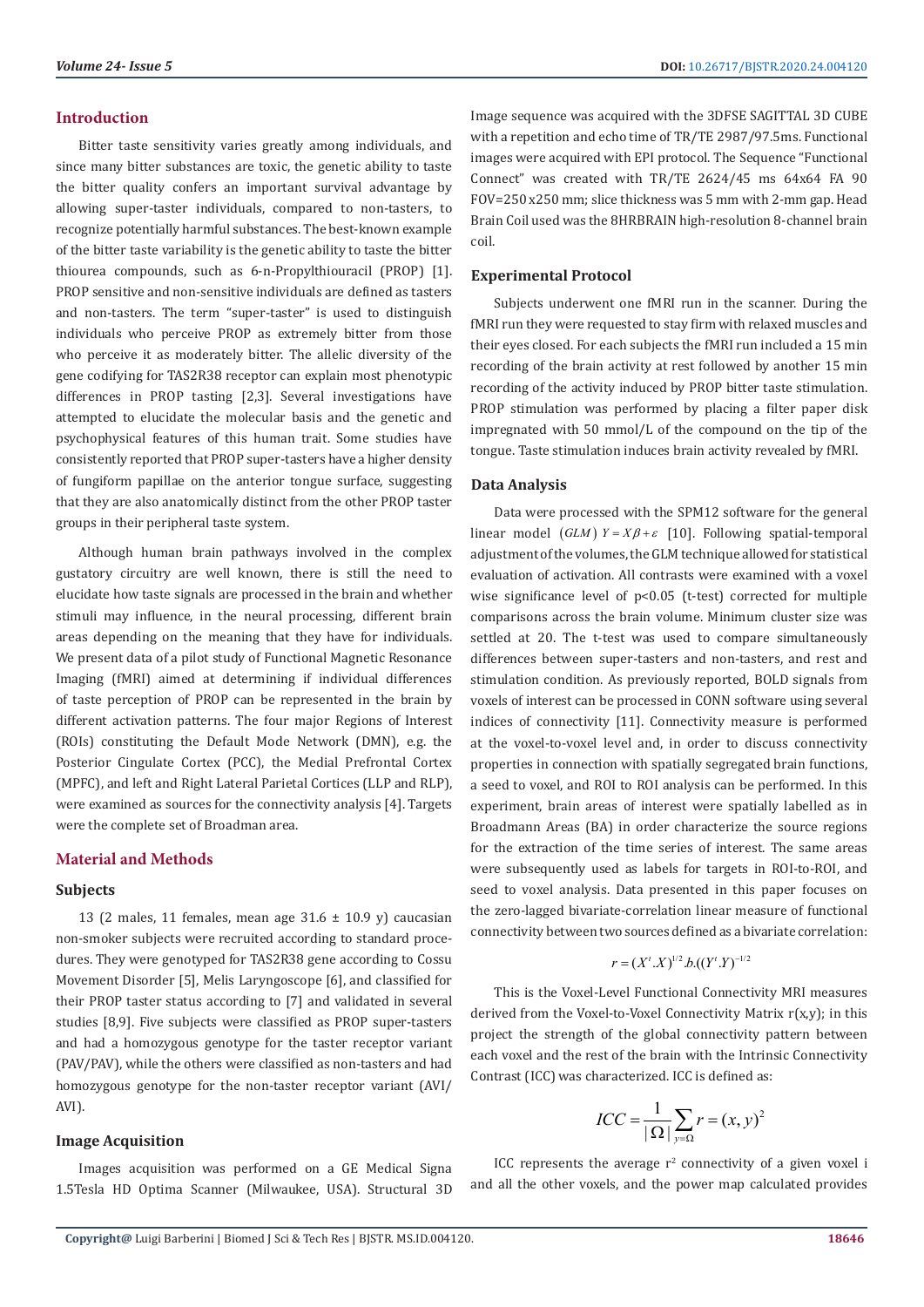a metric that requires no a priori information either in terms of arbitrary thresholds or ROI definitions [12]. We used the ICC metric to produce intrinsic connectivity contrast maps because this metric does not need a priori knowledge for defining any ROIs and ICC can be used as an exploratory tool for investigating the functional organization voxel by voxel; as reported in the formula, ICC is a L2 Norm. It is important to highlight that functional connectivity is modulated by the brain state. Our initial analyses compare voxel wise connectivity estimates within the Default Mode Network in a rest state condition. We supposed that regions within DMN should exhibit increased connectivity with other brain areas the network at rest compared with the state during the bitter solicitation, consistent with prior reports of elevated activation of DMN during rest [13]. For this reasons ICC seems to be best index of connectivity in this kind of experiment. Variations in this measure between different experimental conditions (or across patient populations) highlight the tissue elements in the brain that exhibit altered connectivity as a function of condition. ICC index provide explorative tools to localize changes in functional connectivity related to experimental modulations.

### **Results**

Our tests were performed to prove the validity of the hypothesis of greater activation in some cortical areas generated by the bitter stimulus of Prop in the comparison between the "supertesters" and the "non-testers". The area in the brain functionally devoted to the gustatory stimulus process is identify in the frontal operculum area and in insular cortex. This area is identified as 43 Brodmann's area, which is activated in response to the generic pressure directly applied to the eardrum and to the indirect pressure generated, for example, by oral intake of the eating and drinking. Because eating and drinking change pressure on the middle ear and eardrum, Brodmann Area 43 may be a part of the primary somatosensory cortex activated during these processes related to the taste evaluation brain function. Brodmann area 43 was also functionally active with connections to the cortex of the frontal cerebellum. During our experiment we collected several other areas of the brain connected to BA (43) and represented graphically in the following Figure 1.



**Figure 1:** Differential Cortical activation in SPM style for comparison of non-tester vs super-tester.

From the data activation exhibited in the previous picture we can calculate the connectivity metric applying the SVD, singular value decomposition, method to the time serial covariance matrix of BOLD signals from the voxel and clusters of voxels. These data report a voxel mapping as report in the following picture. It is important highlight that correlation between these areas can be positive and negative. Data of connectivity calculated on the activation measures of the previous figure are exhibited in the Figure 2. Starting by the BA(43), the area involved in the taste processing, we can consider the connection towards several areas connected to the DMN, as the PCC (posterior cingulate cortex); this is the upper part of the "limbic lobe". The cingulate cortex is made up of an area around the midline of the brain. Surrounding areas include the retrosplenial cortex and the precuneus. Efforts to understand the functional architecture of the brain have consistently identified multiple overlapping large-scale neural networks that are observable across multiple states. Despite the ubiquity of these networks, it remains unclear how regions within these large-scale neural networks interact to orchestrate behavior.



Figure 2: Voxel to Voxel mapping for correlations with positive and negative connectivity colors of areas (Blu =positive; red=negative).



**Figure 3:** PCC connection in comparison of non-tester vs super-tester.

Given that the precuneus is a Functional Core of the Default-Mode Network our subjects are requested to do no tasks during fcMRI sessions, [14]. During the first part of the experiment they simply stay in idle, by standing still and trying to leave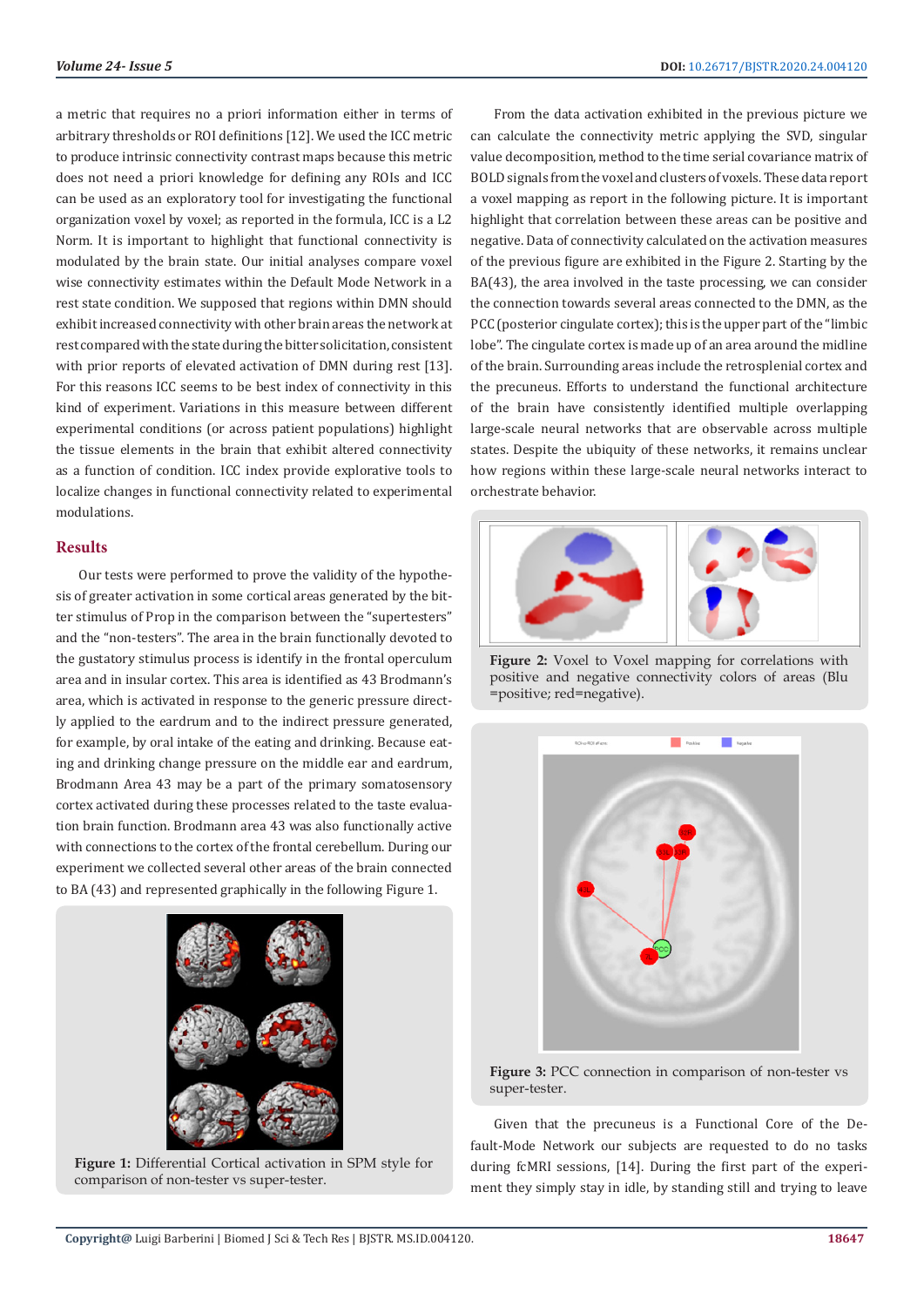the mind wandering without a specific topic. In the second session of fcMRI they were requested to experiment the bitter taste of the propylthiouracil. In these conditions the BA (43) exhibit correlation with Anterior Cingulate Cortex (right and left BA33, the Subcentral Area, the Somatosensory Associative Cortex and Dorsal Anterior Cingulate Cortex Figure 3. The PCC source was directly correlated Anterior Cingulate Cortex (right) (beta 0.16; p=0.02), Anterior Cingulate Cortex (left) (beta 0.17; p=0.02), Subcentral Area "Gustatory Cortical Area" (right) (beta 0.16; p=0.03), Somatosensory Associative Cortex (left) (beta 0.13; p=0.03) and Dorsal Anterior Cingulate Cortex (right) (beta 0.10; p=0.04) Figure 4.



**Figure 4:** The connection of LLP source with Premotor Cortex (left) (beta -0.14; p=0.02), Dorsolateral Prefrontal Cortex (right) (beta -0.05; p=0.02) and Retrosplenial Cingulate Cortex (right) (beta -0.13; p=0.02), and with Primary Visual Cortex V1 (left) (beta 0.13; p=0.04).



**Figure 5:** RLP source was directly correlated with Auditory Cortex (right) (beta 0.19; p=0.04) and Insula Cortex (left) (beta 0.06; p=0.04).

The activation of LLP source, reported in the Figure 4, was inversely correlated with Premotor Cortex (left), Dorsolateral Prefrontal Cortex (right) and Retrosplenial Cingulate Cortex (right), and directly with Primary Visual Cortex V1 (left); the MPFC source was inversely correlated with Somatosensory Associative Cortex (right) and Anterior Entorhinal Cortex (right); the PCC source was directly correlated Anterior Cingulate Cortex (right), Anterior Cingulate Cortex (left), Subcentral Area (right), Somatosensory Associative Cortex (left) and Dorsal Anterior Cingulate Cortex (right); RLP source was directly correlated with Auditory Cortex (right) and Insula Cortex (left) Figure 5. Finally, we report the MPFC connections revealed in our experiments Figure 6.



**Figure 6:** The MPFC source was inversely correlated with Somatosensory Associative Cortex (right) (beta -0.10; p=0.01) and Anterior Entorhinal Cortex (right) (beta -0.10; p=0.03).

# **Discussion**

We used the fcMRI and the genotyping procedures to study the putative brain pathways of taste processing. In doing this investigation we hypothesized that, since many bitter natural substances are toxic, there would be a genetic ability to taste the bitter compounds. Moreover, it is likely that such biological ability confers an important survival advantage by allowing supertaster individuals to recognize potentially harmful substances, when compared to non-tasters, [15]. Several investigations have attempted to elucidate the molecular basis as well as the genetic and psychophysical features of this specific trait. However, the genetic issue is by no means the only answer to the human behavior. The rapid development of brain imaging techniques, such the Nuclear Magnetic Resonance, spurred new methods of investigation aimed at better exploiting the modalities to visualize how the external signals are processed by the human brain. The wealth of recent studies on connectomics, a new science based on the biological applications of the graph theory, has highlighted how the brain operates by the interplay amongst the connections of several areas, a process that defines the neural networks in the brain that support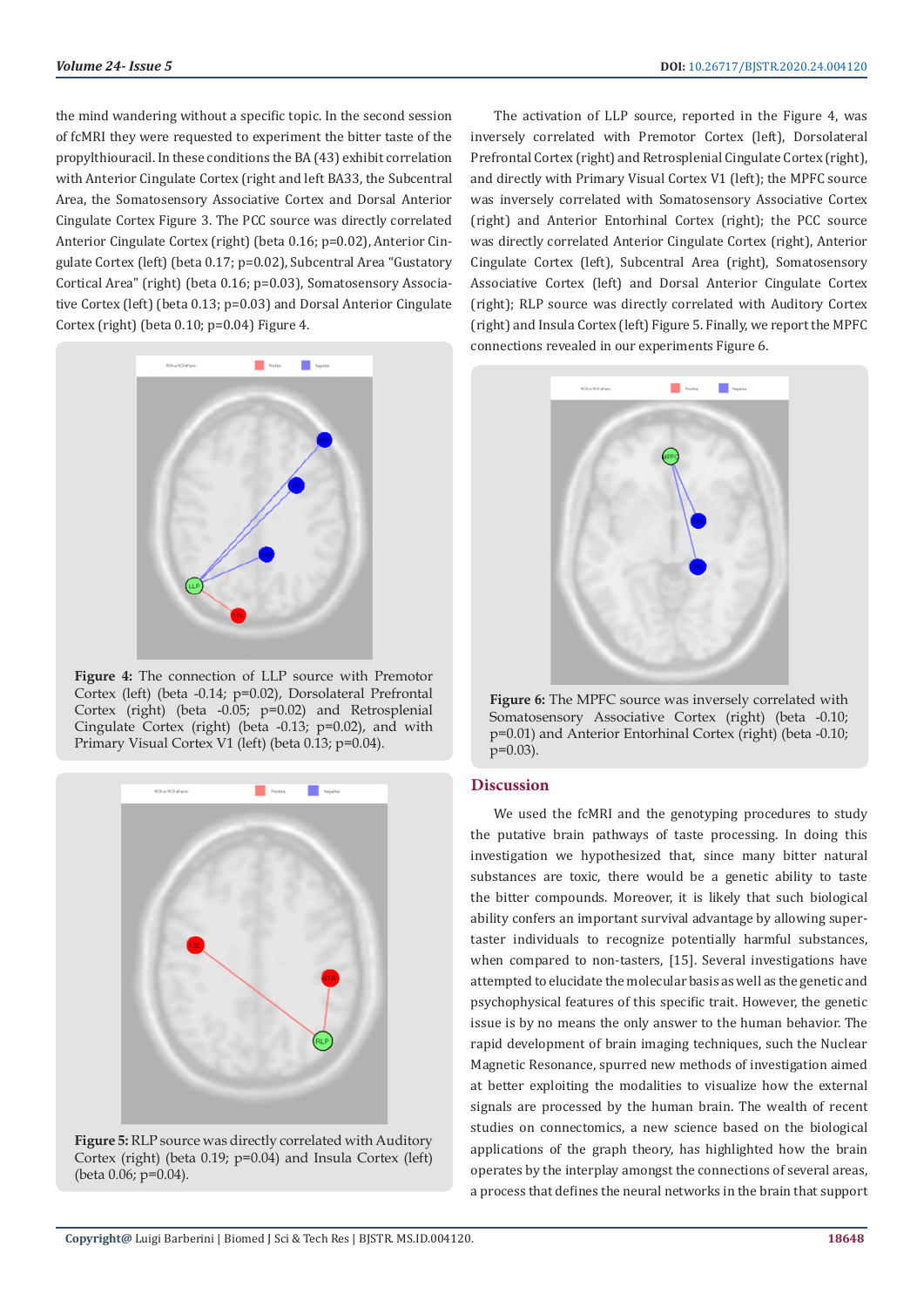the human functions in multifarious dynamical and plastic ways. Following this line, it is expected that gustatory pathways in the brain might possess peculiar connections related to the genetic profiles of individuals.

The individuals recruited for this study are 5 super-tester and 8 non-testers to the bitter stimulus, as defined by Zhao and coworkers [7] and validated in several studies [8,9]. We examined activations using the four hubs of the Default Mode Network of the brain, defined by Fox et al., as crucial seeds for the connectivity analysis. Our results show the Cortical Areas in which PROP bitter taste signals are differently processed in two genetically different groups (PROP super-tasters and non-taster) consistently with individual differences in the ability to taste this compound. Brain structures and functions are characterized by systems of neurons connections organized in different scale of length [16]. Each system has its own organization, with sub-regions, that have varying degrees of specialization for cognitive and behavioral processes. Studies on brain networking showed a network consisting of a set of functionally interconnected brain regions whose activity decreases during goal-oriented external tasks and increases during quiet waking state [17]. The fMRI signal reflects the change in hemodynamics within a spatial scale in the range of some<sup>[mm3]</sup> brain region volume; this change generates a chain of events defined as neurovascular coupling.

The principal areas of DMN include: Inferior Parietal Cortex (IPC), Posterior Cingulate Cortex (PCC) and Precuneous, Prefrontal Cortex (PFC), Anterior Cingulate Cortex and Medial Temporal Lobe. The network is active in the resting state of the brain with a high degree of functional connectivity between regions; this state has been termed as the default-mode of brain activity to denote a state during which an individual is awake and alert, but not actively involved in an attentional demanding or goal-directed task [18]. The brain's frontoparietal network region is shown to play a central role in routing the process of cognitive tasks among a range of specialized cognitive-processing network hubs which include the visual, auditory, and motor network hubs. Together, our study shows that the areas activated during the taste processing, those involved in processing the risk and possible behavioral conflicts, those related to the inhibition of the response and of the cognitive control of the adaptation, along with those aimed at regulation of blood pressure and heart rhythm which is physiologically modulated by emotions and by the control of basic pulsion. Moreover, in this sketchy account It is crucial to mention the role of the connections to with the areas aimed at evaluating of the risk during the ingestion of food. We should consider that 6-n-Propylthiouracil is a genetic marker for taste, with important implications for food preference and dietary habits.

In other words, the ability to taste the bitter in the Prop could relate to implications for food and drinks preference and dietary habits. Though speculative, it seems likely that our paleoanthropic ancestors would have been equipped with a fine biological sensor in order to discriminate the bitter taste, as an early detection of those often poisonous bitter, substances would have represented a real evolutionary advantage over subjects showing less sensitivity who were more exposed to the toxic action of bitter and poisonous substances. In the economy of this study it seems worth to mention from a neurological point of view is the connection of the MPFC with the BA34 since it is related to the peculiar processing of smell which is in the brain is strictly related to the taste [19]. In addition, the data acquired in our fcMRI experiment suggest an important connection between frontal and parietal networks. Various complex cognitive processes, such as memory acquisition and selection, rely on simultaneous activation of these macro and meso scale brain circuitries. which result not only in broad taste evaluations but also in alloaestetic processes. For instance, the connections of BA33 with the PFC can be referred to a different sensibility to the pain related to the intersubjective variations of the bitter solicitation and at the same time can modulate distinct memory areas whose activation could single out a particular process of pain memorization in the super-tasters.

The results of our study show that fcMRI method can detect and reveal the altered connections of the default mode networks and several functional areas of the brain related to different human genotype in a vital function represented by the taste. Indeed, the bitter taste is differently processed by the two groups of supertaster and non-tester as suggested by the results obtained. However, as the number of our subjects prevents a enough statistical power, it is mandatory to enrol a larger population. Indeed, by increasing the number of the subjects we can predict the possibility that different categories of neural networks could appear in relationship with diverse gustatory pathways as the processing and "interpreting" gustatory information can reveal, at least in part, some creative aspect [20]. As a technical note, our study highlights the importance of using a whole-brain voxel-based measure of functional connectivity, a method that can turn out as a handy exploratory tool for investigating functional changes induced by particular brain states of solicitation as shown by one of the bitter stimuli in particular genotypes. Our results suggest that the voxelbased ICC measures seem to be the optimal approach [21] in order to delineate regions of interest for functional or network analyses. By moving to a voxel level, we are implicitly using a parcellation of the cortex as fine as that allowed in accordance with the acquisition strategy selected.

# **Conclusion**

The present investigation on the gustatory effects of better taste in a population of subjects represented by super taster and nontaster, lead with the fc-MRI analysis offers a standard framework to perform a large set of connectivity-based experiments on brain functions under a variety of physiological and pathological conditions. Moreover, the calculation of several connectivity